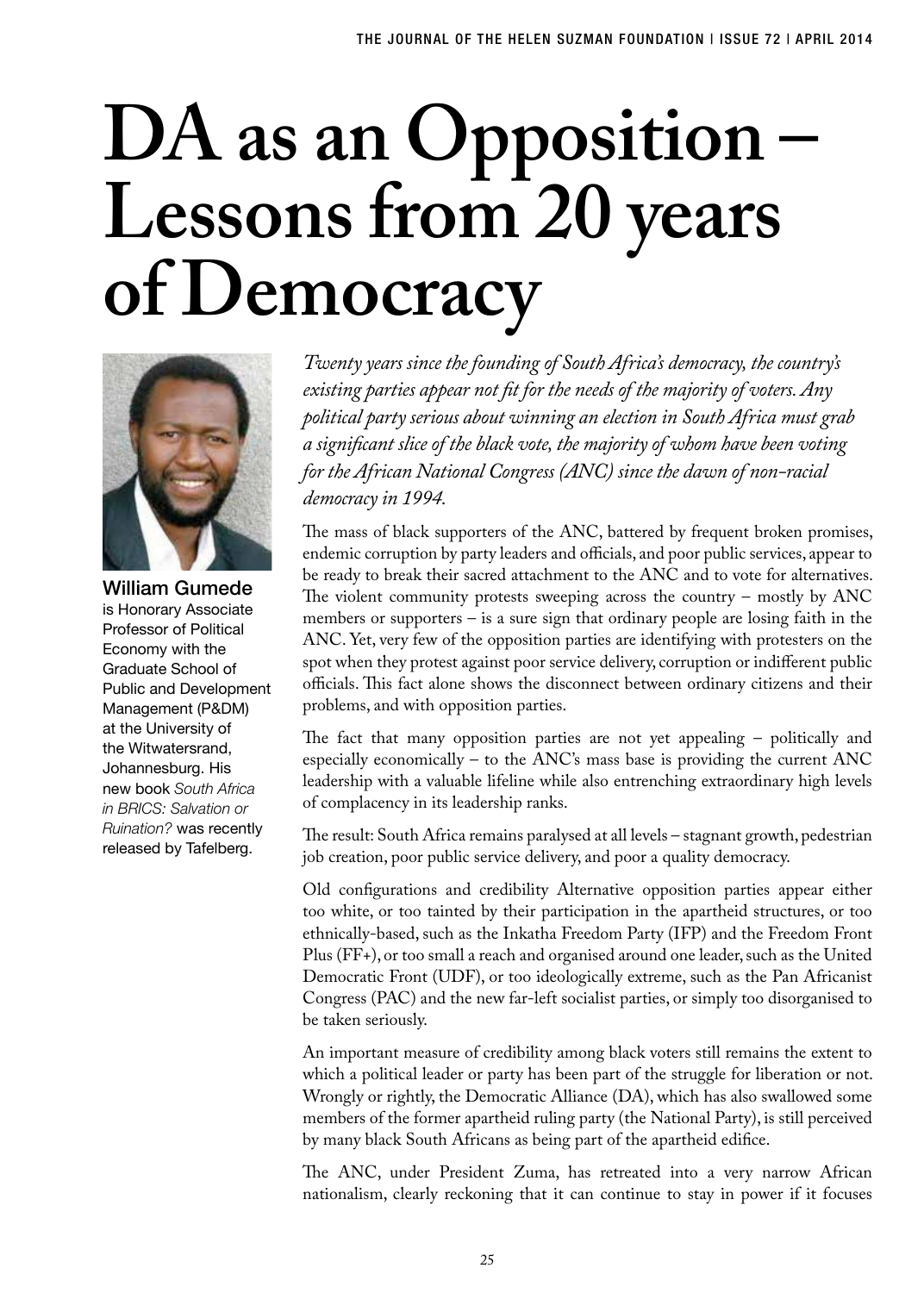*The failed DA-Agang merger and the turmoil in which the Congress of the People (COPE) has plunged (after almost 1 million voters within 3 months of its existence) is likely to make black voters who are looking for political alternatives more wary of current and new opposition parties.* 

on its poor black constituencies, because these constituencies do appear to believe they have no political home elsewhere.

The botched unity attempts between South Africa's official, white led, opposition party, the DA, and the newly formed starter-party, Agang, led by former Black Consciousness activist Mamphela Ramphele, to create a new non-racial opposition, has shown, 20 years after apartheid, how difficult it still is to build opposition unity across the country's deep black and white racial divide.

The failed DA-Agang attempt to bring a black candidate at head of the DA, has dented Ramphele

and Agang's credibility, and has reinforced perceptions among some disillusioned ANC supporters that the DA is a "white" party. The failed DA-Agang merger and the turmoil in which the Congress of the People (COPE) has plunged (after almost 1 million voters within 3 months of its existence) is likely to make black voters who are looking for political alternatives more wary of current and new opposition parties.

## **Which are the ANC constituencies unhappy with the party?**

#### *The Black Middle Class*

Black middle class people who are unhappy with the ANC either stay away from the polls or vote for parties such as COPE rather than vote for the DA. Since the disintegration of COPE, many may vote for Agang.

#### *Youth*

The ANC is particularly vulnerable among the urban black youth. South Africa has a "youth bulge" with those under 35 years making up 77% of the population. Statistics SA figures show the unemployment rate among youth is around 36%. The so-called 'born frees' – who were born after 1994, and therefore started their lives in a democratic South Africa – are now voting for the first time. This post-1994 generation, with no memory of the "struggle", does not have the same emotional attachment to the ANC and its leaders as their parents.

From an electoral political point of view the SA youth can be broadly divided into two groups. The first is the small proportion who went to good schools, go on to tertiary education, and secure employment. This group is the "new advantaged" and makes up roughly 20% of the overall youth between the ages of 15 to 35 years. This group is relatively open to vote for opposition parties such as the DA, COPE and Agang.

The second group is the 80% who come from state schools in the townships and rural areas. They are likely to be the group who have not completed school or those who completed school are so poorly educated, they struggle to make it in the jobs market. They are predominantly black, from poorer and working class backgrounds. This group could be called the "new disadvantaged". This group makes up the bulk of the 71% of the youth unemployed. In terms of numbers, they are the most politically significant. The new disadvantaged group has reason to be resentful being on the margins of the economy, while seeing middle class black and white peers doing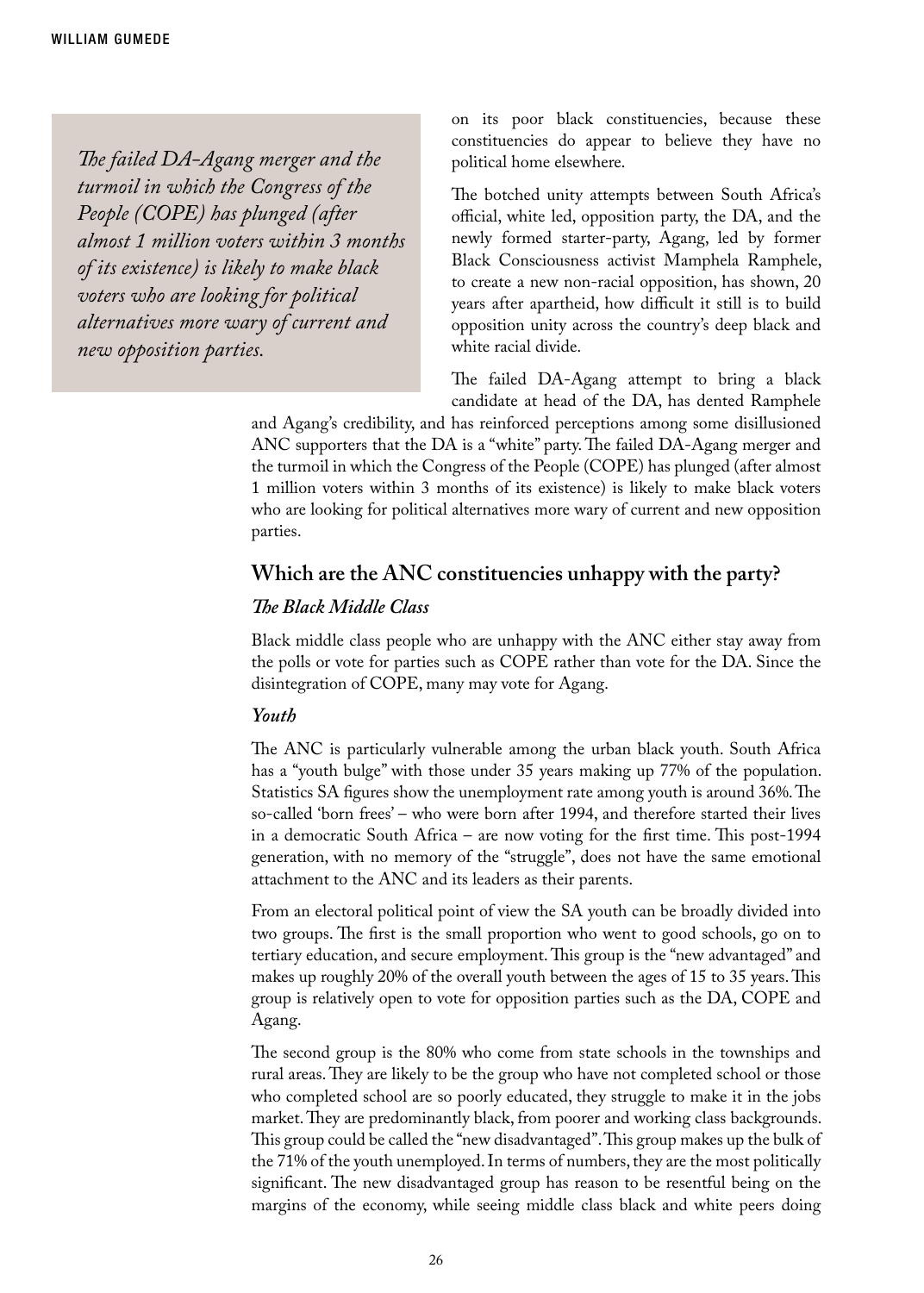well. This group is more susceptible to populist messages, like those coming from former ANC Youth League Julius Malema's Economic Freedom Fighters (EFF). This group, notoriously, does not register to vote in elections nor do they vote. If they do turn out in their numbers, they may help secure Malema's EFF with between 2-8% of the national vote, with most of the youth votes likely to come from the Gauteng region.

## *Black Women*

Black women as a constituency, unless highly educated, are one of the most politically neglected constituencies. They are more likely to be unemployed, suffer the burden of poor public services proportionally more, and suffer the consequences – broken families, violence, and a breakdown of moral norms and the failure of moral leadership in public life in South Africa.

There is a deep gulf between the call for women's equality in South Africa's model constitution and society's predominantly archaic public attitudes towards women. Continuing patriarchy in society means that women lack equality in sexual relationships, the family, workplace, culture, the economy, politics and society. Little has changed for many black women in the rural areas, where conservative traditional leaders and archaic attitudes and norms towards women hold sway.

For any opposition party, consistently and genuinely mobilising women may yield rich pickings.

## **Why not vote for current opposition parties?**

#### *Orientation*

The majority of black voters, in terms of economic beliefs, appear to be situated on the mainstream Left, even if they may be socially or political conservative. However, most of the mainstream opposition parties and new parties formed after 1994 are, in terms of economic orientation at least, to the Right of the ANC and the ANC's mass black support.

The opposition DA is entrenched on the economic centre right – with mostly neo-liberal policies. COPE was hived off from the ANC's right flank. Because it broke from the ANC, and was seen as predominantly

*In the beginning COPE not only had black credentials, but it was also perceived by many ANC supporters to be no different in economic outlook than the ANC itself. COPE's descent into chaos robbed it of credibility as a responsible opposition force.* 

black with former members of the ANC in its leadership, it left the perception among many black ANC supporters that it would care *more* about the specific issues that worries the majority of black voters, and would favour social justice in the economic and social arenas.

In the beginning COPE not only had black credentials, but it was also perceived by many ANC supporters to be no different in economic outlook than the ANC itself. COPE's descent into chaos robbed it of credibility as a responsible opposition force.

Agang was also established on the ANC's right flank. Yet, because it was started by Ramphele, a former Black Consciousness Movement leader, it had, like COPE, "black credentials" and had the potential to talk credibly not only on the issues that matter to the black majority, but also on economic justice. Yet, in its policy stances and emphases, Agang appeared more likely to appeal to South Africa's small black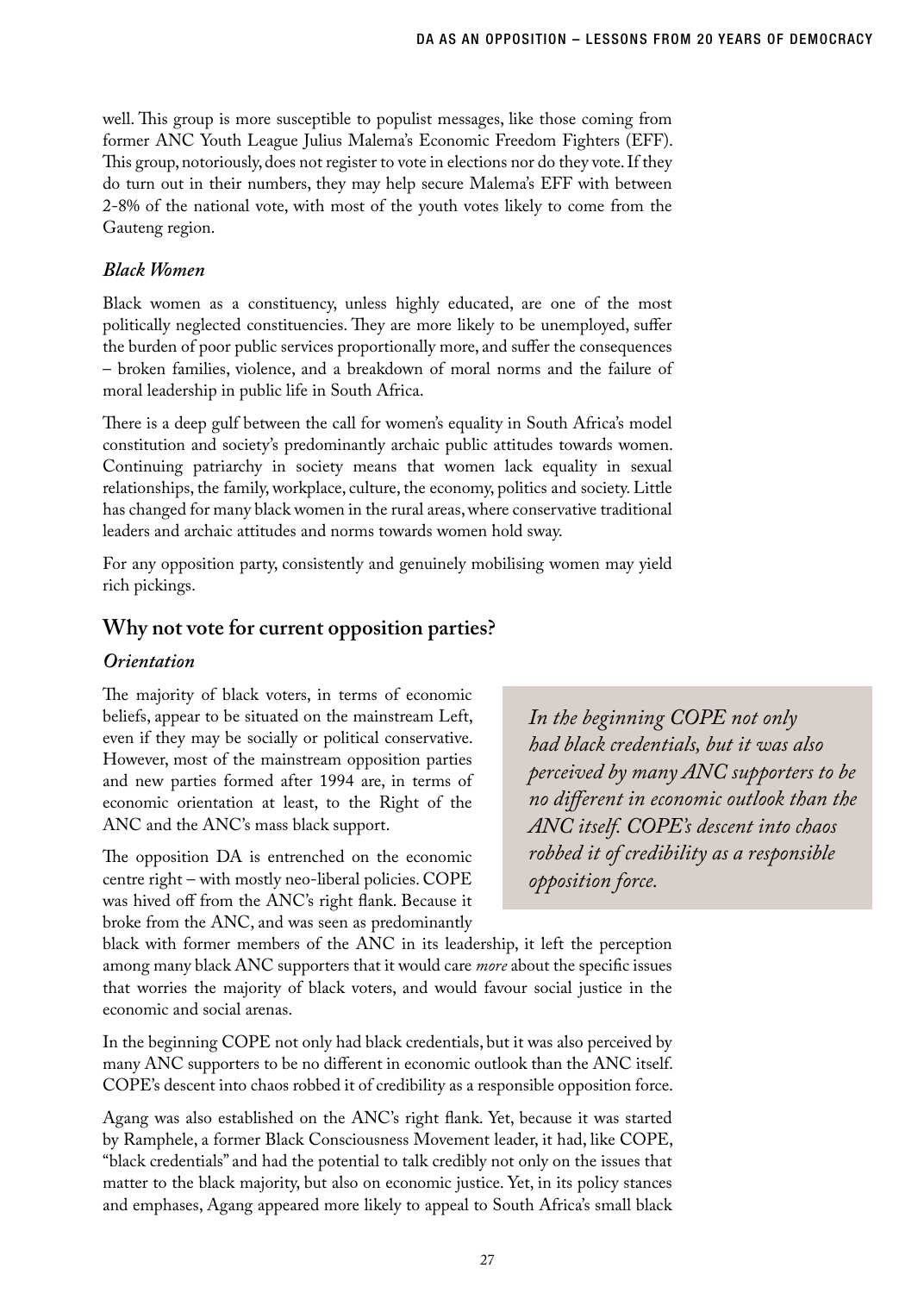middle class – inadequate to win national elections, rather than the majority black township and rural poor.

A number of smaller far-left socialist parties have formed since the ANC's 2007 Polokwane conference. In truth, they are too pie-in-the-sky ideological to be relevant to ordinary black people struggling with the daily dilemmas of how to put bread on the table or care for families.

*At Marikana, South Africa's business model of low wages, little skills and benefits was on trial. The continued culture of violence, or "shoot-to-kill" within state institutions such as the police was under scrutiny at Marikana.* Expelled former ANC Youth League President Julius Malema, astutely understands the large vacuum in SA's electoral firmament, and embedded his new party, the Economic Freedom Fighters (EFF), the country's first out-and-out populist and youth party, with leftist economic messages. However, Malema's populist message may appeal to the restless youth, but it is unlikely to appeal to the masses of mature and sensible middle ground of ANC supporters – however disaffected they may be with the current ANC.

But, if the EFF transforms itself into a social movement party, and successfully aligns itself with breakaway members of the Congress of South African Trade Unions (Cosatu), the Association of Mineworkers and Construction Union (AMCU), and many of South Africa's disgruntled grassroots and community groups, it may take sizeable chunks of votes from the ANC.

In the perceptions of many black voters, the DA appears to be not only opposed to *any* state involvement to provide services, but ready to dismantle the state. Yet many blacks see the state after apartheid as an important source of development.

For others, there is also a perception that the DA is uncritically in favour of "white" business. This is a rather crucial point. "Pro white" business is often a pseudonym among some black ANC supporters that means supporting the apartheid-era South African business model of low wages, little skills and few benefits for blacks, while pursuing astronomical profit targets and huge executive compensation.

Since 1994, the buying of political protection from the ANC by offloading black economic empowerment shares by appointments to boards of highly connected ANC leaders, rather than the genuine empowerment option of giving company shares directly to employees and surrounding communities, to create genuine company stakeholders, has become to be seen – fairly or not – as part of the South African "white business" model.

#### *Marikana*

The Marikana massacre was an ideal disaster under the Zuma government for the opposition to pounce. At Marikana, South Africa's business model of low wages, little skills and benefits was on trial. The continued culture of violence, or "shoot-tokill" within state institutions such as the police was under scrutiny at Marikana. But Marikana also pointed to the fact that a black life still counts for very little among state institutions.Yet, the opposition criticised government only for its ineptness in general terms, rather than on all these critical counts, come unequivocal to publicly condemn each of these practices which evoke such deep emotions among many black South Africans. The ANC and government leaders were slow to show their compassion to the effected communities who have lost loved ones at the Marikana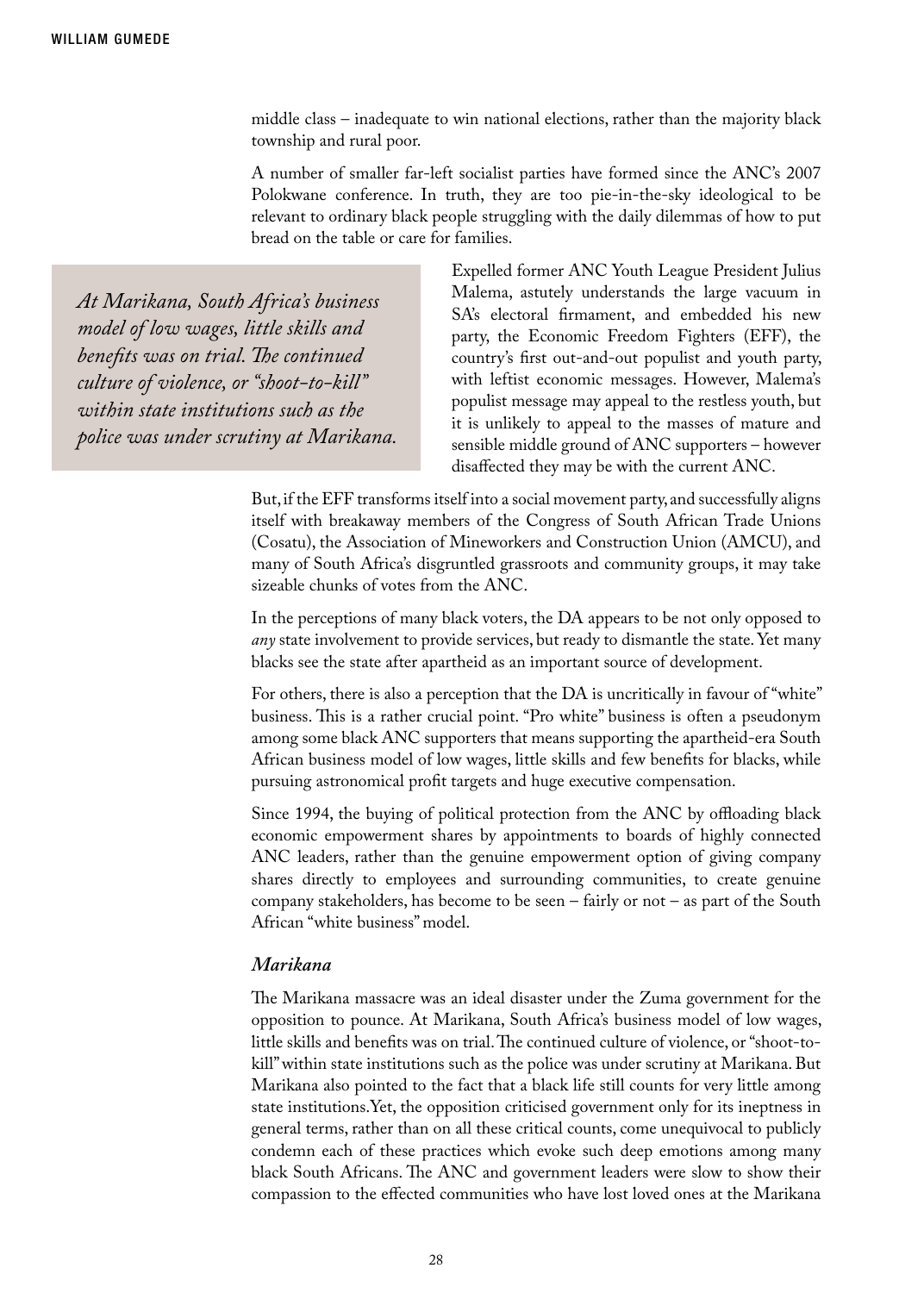massacre. Here was an opportunity for opposition leaders to actually go to the communities, be seen to care, provide human solidarity and practical help.

In the absence of the opposition, civil society leaders, such as Bishop Paul Verryn and Bishop Johannes Seoka, stepped in to provide solidarity. Julius Malema, the leader of the EFF, for opportunistic reasons rather than anything else, was there too to give a helping hand – at least he understood.

The DA, and, off course, other opposition parties, also, to show that it cared about black lives should have criticised the ANC government for its ineffectiveness in transforming the police culture to a human-rights based culture, but should have criticised Lonmin also for its business model, and should have been present in the aftermath of the Marikana massacre comforting the community and providing practical help.

## *Social Grants*

Opposition parties also appear not to care about the issues that black supporters of the ANC worry about. For example, the DA's vocal criticism of social grants – which mostly goes to poor blacks, is often fuelling the perception that the DA, as a "white" party, opposes state help to blacks. Agang appeared to send out the same message. There is a real fear among black recipients of social grants that under a DA government the social grants will be taken away. Off course this fear has also been conveniently stoked by some ANC apparatchiks.

*Julius Malema, whatever one thinks of his sincerity, understands the importance of this point in black politics, as he regularly publicly states that it is the not the ANC government that gives social grants, but that any government will give a security net to the poor.* 

Social welfare grants now support about 15.2 million South Africans, according to the Treasury, up from 2.5

million in 1998. These figures should be placed within the context of eligible votes (at 31.4 million) and registered voters (at 25.3 million).

Julius Malema, whatever one thinks of his sincerity, understands the importance of this point in black politics, as he regularly publicly states that it is the not the ANC government that gives social grants, but that any government will give a security net to the poor.

The DA's former CEO Ryan Coetzee identified the party's dilemma correctly, when he argued that a DA leader must show that he or she cares as deeply about "delivery issues that affects black South Africans as (it does) about those issues that affect whites".

# **Is there a way out of South Africa's political party stalemate?**

Disillusioned ANC members could proverbially close their eyes and vote *en masse*  against their natural instincts for opposition parties that may not appeal to their economic, social and political views. This demands a new maturity among voters. This does not appear to be an immediate possibility.

In any event to do so, opposition parties much change their selling strategy to the black majority, to a new argument which is based on them openly acknowledging to disillusioned black ANC supporters that they may differ fundamentally from them on almost every issue, yet they should vote for them notwithstanding, in order to make the ANC more accountable.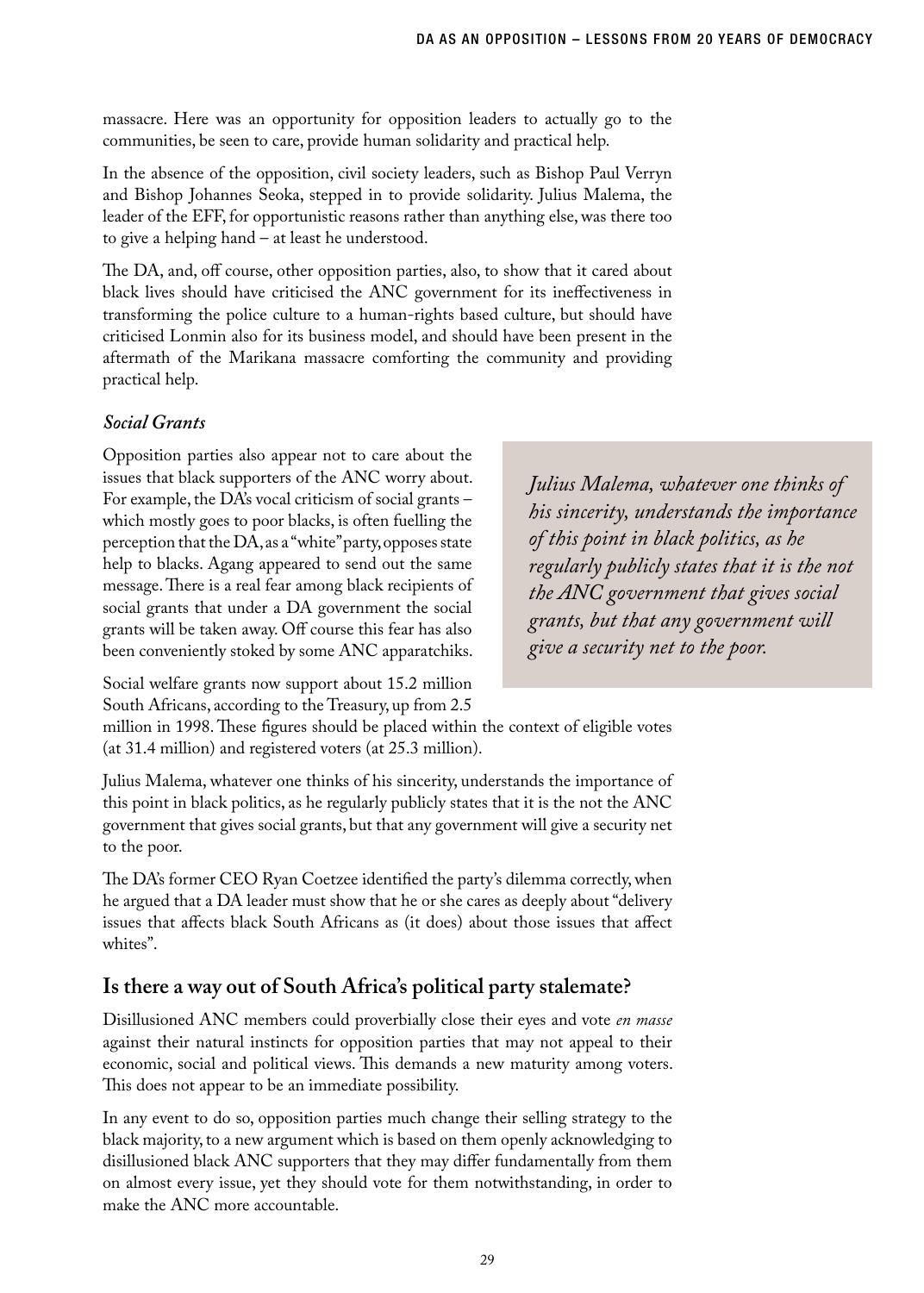Opposition parties must focus their campaigns on the message that unless the ANC faces the prospect that its members will vote for other parties and therefore it may lose elections, the ANC leadership will have little motivation to change for the better.

Clearly, many disillusioned ordinary ANC voters and supporters do not appear to fully grasp that if one stays away from the polls, the ANC will return to power again and will continue in its complacent mould. Its members will continue to vote for them, because the opposition is not relevant (to black ANC supporters), and its angry members will stay away from the polls – allowing representatives to be reelected in almost perpetuity, albeit with ever smaller margins.

*To attract the black poor, rural and working class constituencies, will mean the DA will demand a cultural and leadership change from the DA. Such a sea-change in the DA may push away current white supporters who brought the DA where it is now – and at the same time, in spite of blacking the DA leadership, it may still not be guarantee the vote from a mass black voter base.* 

The success of the ANC is the fact that it is not an ordinary political party but is an omnipresent movement. The ANC is present in almost every nook and cranny of society: in the affairs of the humblest local village council, sport organisations, even organizing funerals for members. This means that the ANC is almost perceived as part of the everyday life of people. For the opposition parties to be successful they must do the same. So far the DA has failed to do this. Agang was not even close to doing so.

## **Can the DA remake itself to align with the black majority voters?**

For many unhappy ANC supporters and members, the DA, in spite of the appointments of a number of a key black leaders, is still perceived to be as a

white-dominated party, mostly interested in white interests, and shying away from confronting economic redress for the black disadvantaged, and lacking "struggle" credentials (of being an experienced leader in the anti-apartheid struggle), so crucial for political credibility at this moment in SA's history. The DA attempted to rectify these perceptions by appointing Ramphele as its presidential candidate. Ramphele had the struggle and 'black' credentials and the authority to talk about economic redress. Although the DA have promising black leaders such as parliamentary leader Lindiwe Mazibuko and Gauteng provincial leader Mmusi Maimane, they lack Mamphela Ramphele's gravitas and long struggle and public service history.

Furthermore, individuals such as Maimane and Mazibuko, not to detract from their talent, are middle class blacks, who may easier be attracted to the DA and can fit easily into the DA culture. Similarly, white middle class DA supporters have some affinity with Ramphele, the cosmopolitan former Managing Director of the World Bank, with her liberal views and polished appearance.

But South Africa's black middle class is very small – and they are more ready to move to other parties, including the DA. However, to really challenge the ANC, the DA needs mass black support, among the poor, working class and black youth.

To attract the black poor, rural and working class constituencies, will mean the DA will demand a cultural and leadership change from the DA. Such a sea-change in the DA may push away current white supporters who brought the DA where it is now – and at the same time, in spite of blacking the DA leadership, it may still not be guarantee the vote from a mass black voter base.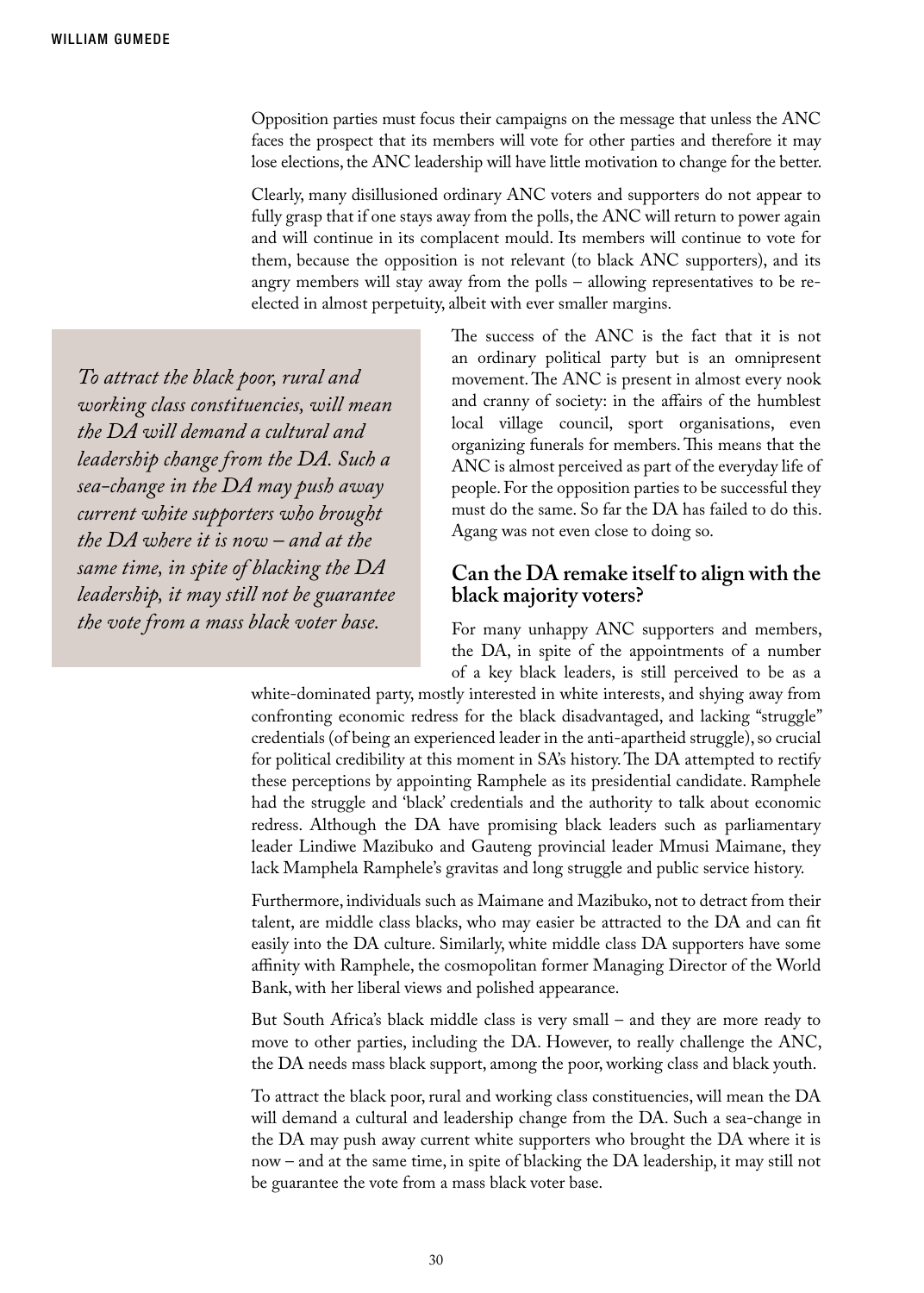The DA's remarkable success so far has been to attract most white and, arguably, other minority voters. However, in doing so, particularly during the DA's 1999 election 'fight back' campaign platform, which interpreted by many black ANC supporters as as whites fighting 'back' against blacks or a black government.

By adopting this strategy, the DA won over the sections of the minority electorate apprehensive of a black government. However, the party may have lost the better part of a generation of black voters looking for credible alternatives in the political centre. This is the challenge for DA leader Helen Zille now: how to persuade a potential vast black voting base that the party is not anti-black.

A better strategy then would have been to emphasise the DA's rich, and more liberal anti-apartheid past credentials – this means projecting itself as a non-racial liberation movement or party – and carve out a post-apartheid position around a non-racial, caring and social justice platform.

It would be silly to expect the DA to suddenly change into a part of the Left to appeal to the economic instincts of the mass black majority. The problem is that the DA's strand of 'liberalism' is more conservative than 'liberal'. It is more pre-David Cameron British Conservative Party, then Bill Clinton or Barack Obama US Democratic Party.

Yet, for liberalism to be relevant in South Africa, it must be of the Clinton/Obama variety. But one can still make the point that the lesson for the DA of how a party can remake itself is the British Conservative Party under David Cameron. In order to remain relevant Cameron has even dismissed the 'holy grails' of British Conservatism, accepting that the market

*Yet the continuing legacy of apartheid segregation: lack of skills, employment, property and social capital, cannot be wished away. However, the DA must – and they have the capacity – to come up with a credible alternative to affirmative action and BEE that will accommodate both the black expectations of redress and white fear of losing out.*

cannot be left unfettered and that state intervention is important to guide the market when it comes to delivery of social services and help vulnerable communities.

The DA must come up with more balanced and nuanced responses to affirmative action and black economic empowerment, rather than appearing to just going on about how it disadvantages whites, or over-emphasising that South Africans of 'Indian' and 'Coloured' background are now again discriminated against, this time because they are allegedly not black enough.

Yet the continuing legacy of apartheid segregation: lack of skills, employment, property and social capital, cannot be wished away. However, the DA must – and they have the capacity – to come up with a credible alternative to affirmative action and BEE that will accommodate both the black expectations of redress and white fear of losing out.

It must also provide new answers to South Africa's current business model, whether in mining or agriculture. Clearly, the reality is that the model of low wages, migrant labour and minimal skills transfer and provision of basic amenities for ordinary workers – and huge remuneration and benefits for executives – is not sustainable.

It must come up with better economic empowerment policies. Off course BEE is simply the wrong policy, because it empowers a small elite, mostly because of their political capital – their closeness to the ANC, rather than their proven ability to set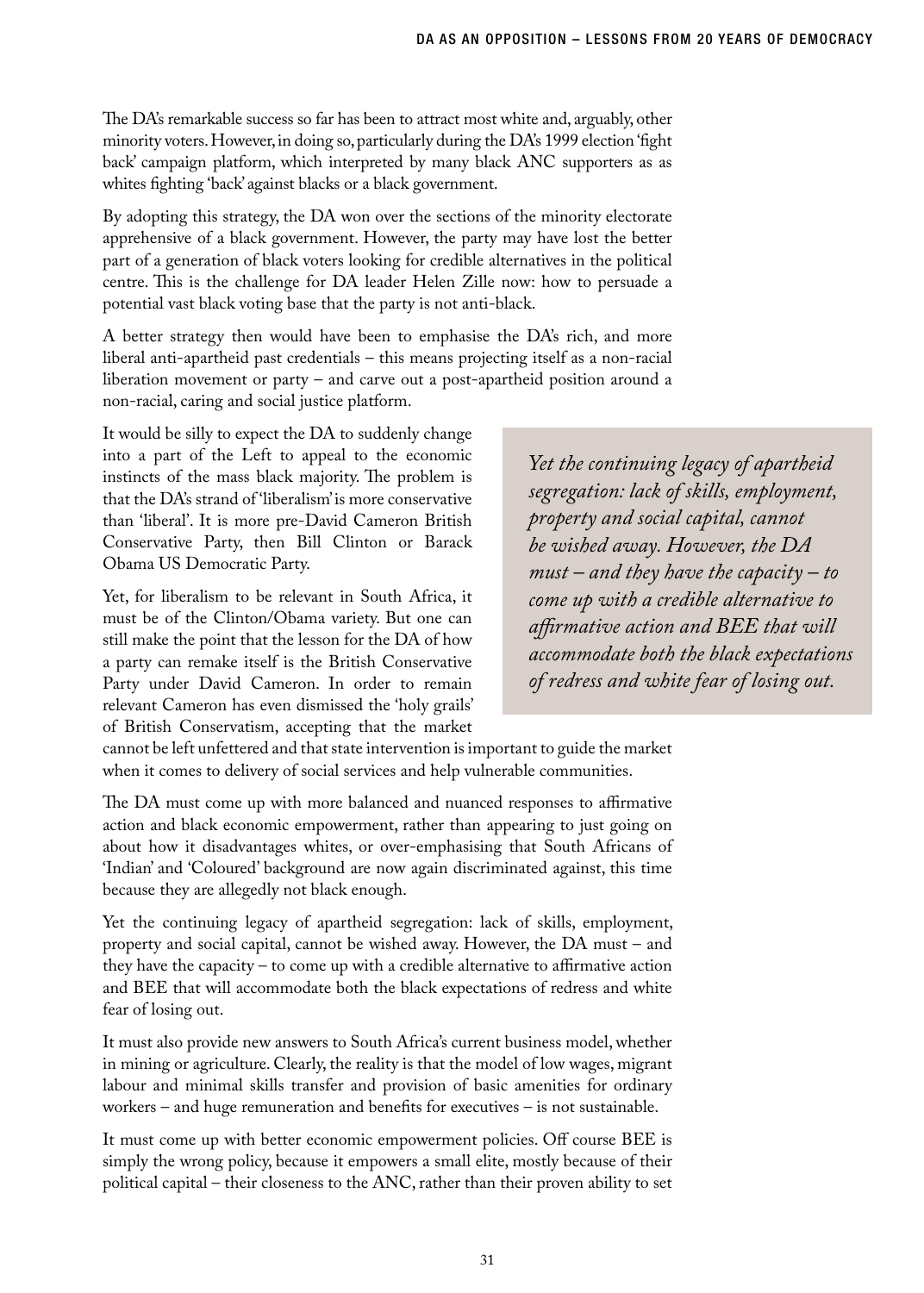up and manage bricks and mortar businesses. The DA can call for the empowerment of the more than 5 million black small businesses.

The current BEE strategy in which mining and other companies partner with senior ANC leaders and trade unionists – as happened as Lonmin's Marikana mine also – as insurance against transformation pressure is discredited. The DA can push for elements of direct shareholding in for workers in companies. Employees and communities as "co-owners" would then share in the yearly dividends when profits are made and share in the losses during downturns. It could push for BEE strategies that focus on genuine transfer of skills and wealth through providing housing; and other alternatives, such as empowering surrounding communities.

*Although, clearly the Western Cape province is better run than most ANC controlled ones, the DA should have made a point of developing poorer black townships, building partnerships with business in the Western Cape to rolling out more sustainable forms of black empowerment, roll-out mass artisanships for young blacks, and pushing for better conditions for black South Africans working in sectors that have been associated in the black imagination for being particularly exploitative since colonialism and apartheid, such as agriculture.* 

Adopting schools in the surrounding communities, providing teacher, resources and better schools to the community, is not only a cheaper BEE strategy, but it also wins the support of the workers, communities in a more sustainable way, it is a better protection against political pressures to enrich a few well-connected "political capitalists". Beneficiaries of such as system are likely to defend the company more vociferously.

When the DA won the Western Cape in the 2009 elections it had the opportunity to show it can govern competently, more accountably, and more inclusively and be less corrupt. But it also had the opportunity to show that it can govern in the interests of poorer black South Africans in the areas under their political control. Its record in power has been mixed.

Although, clearly the Western Cape province is better run than most ANC controlled ones, the DA should have made a point of developing poorer black townships, building partnerships with business in the Western Cape to rolling out more sustainable forms of black empowerment, roll-out mass artisanships for young blacks, and pushing for better conditions

for black South Africans working in sectors that have been associated in the black imagination for being particularly exploitative since colonialism and apartheid, such as agriculture. Starting off by appointing an all-white male provincial Cabinet was a massive blunder.

## **Collapsing South Africa's main opposition parties into one**

To really break the mould of black-liberation-party (the ANC), against whiteapartheid-party (the DA), will need to amalgamation of most of the other centreright and liberal black and white opposition parties, such as COPE, the Inkatha Freedom Party and the United Democratic Movement, into one giant opposition or grand coalition.

Such a grand coalition will make it difficult for the ANC to target the opposition as "white", anti-transformation or too insignificant. For another, such a giant opposition party coalition will have a better chance of convincing a disillusioned ANC black voter who may want to vote for opposition parties, but may now feel